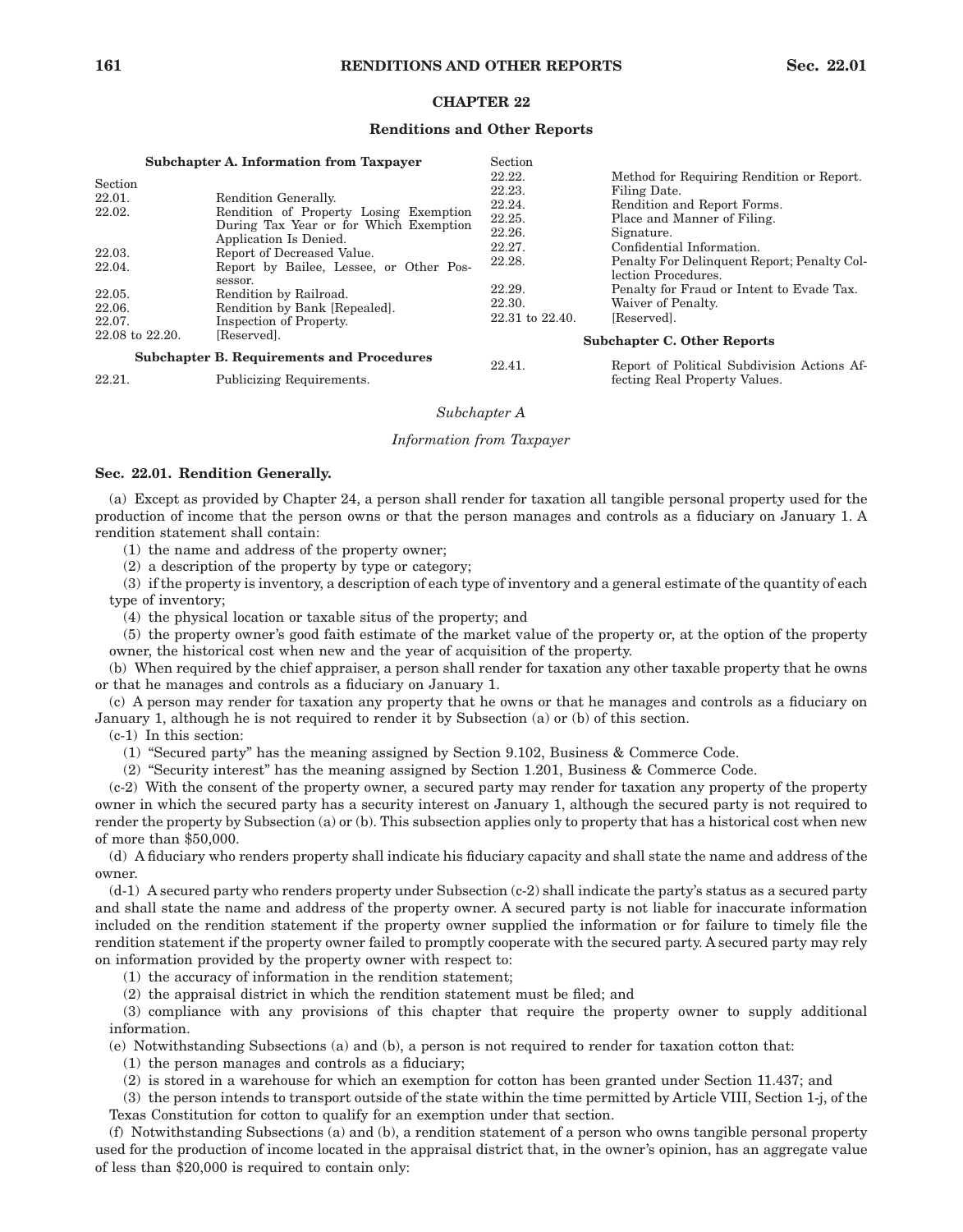# **Sec. 22.01 PROPERTY TAX CODE 162**

(1) the name and address of the property owner;

(2) a general description of the property by type or category; and

(3) the physical location or taxable situs of the property.

(g) A person's good faith estimate of the market value of the property under Subsection  $(a)(5)$  is solely for the purpose of compliance with the requirement to render tangible personal property and is inadmissible in any subsequent protest, hearing, appeal, suit, or other proceeding under this title involving the property, except for:

(1) a proceeding to determine whether the person complied with this section;

(2) a proceeding under Section 22.29(b); or

(3) a protest under Section 41.41.

(h) If the property that is the subject of the rendition is regulated by the Public Utility Commission of Texas, the Railroad Commission of Texas, the federal Surface Transportation Board, or the Federal Energy Regulatory Commission, the owner of the property is considered to have complied with the requirements of this section if the owner provides to the chief appraiser, on written request of the chief appraiser, a copy of the annual regulatory report covering the property and sufficient information to enable the chief appraiser to allocate the value of the property among the appropriate taxing units for which the appraisal district appraises property.

(i) Subsection (a) does not apply to a property owner whose property is subject to appraisal by a third party retained by the appraisal district if the property owner provides information substantially equivalent to that required by Subsection (a) regarding the property directly to the third party appraiser.

(j) Subsection (a) does not apply to property that is exempt from taxation.

(k) Notwithstanding Subsections (a) and (b), an individual who has been granted or has applied for an exemption from taxation under Section 11.254 for a motor vehicle the individual owns is not required to render the motor vehicle for taxation.

(*l*) If the information contained in the most recent rendition statement filed by a person in a prior tax year is accurate with respect to the current tax year, the person may comply with the requirements of Subsection (a) by filing a rendition statement on a form prescribed or approved by the comptroller under Section 22.24(c) on which the person has checked the appropriate box to affirm that the information continues to be complete and accurate.

(m) Notwithstanding Subsections (a) and (b), a person is not required to render for taxation personal property appraised under Section 23.24.

**HISTORY:** Enacted by Acts 1979, 66th Leg., ch. 841 (S.B. 621), § 1, effective January 1, 1982; am. Acts 1981, 67th Leg., 1st C.S., ch. 13 (H.B. 30), § 48, effective January 1, 1982; am. Acts 1993, 73rd Leg., ch. 779 (S.B. 1487), § 4, effective January 1, 1994; am. Acts 2003, 78th Leg., ch. 1173 (S.B. 340), § 3, effective January 1, 2004; am. Acts 2003, 78th Leg., ch. 1276 (H.B. 3507), § 15.001(b), effective September 1, 2003; am. Acts 2005, 79th Leg., ch. 941 (H.B. 809), § 1, effective January 1, 2006; am. Acts 2007, 80th Leg., ch. 602 (H.B. 264), § 1, effective January 1, 2008; am. Acts 2007, 80th Leg., ch. 842 (H.B. 1022), § 2, effective November 6, 2007; am. Acts 2009, 81st Leg., ch. 87 (S.B. 1969), § 27.002(33), effective September 1, 2009; am. Acts 2009, 81st Leg., ch. 706 (H.B. 2814), § 3, effective January 1, 2010; am. Acts 2011, 82nd Leg., ch. 234 (H.B. 533), § 1, effective June 17, 2011; am. Acts 2013, 83rd Leg., ch. 1215 (S.B. 1508), § 1, effective January 1, 2014; am. Acts 2013, 83rd Leg., ch. 1259 (H.B. 585), § 11, effective January 1, 2014.

#### **NOTES TO DECISIONS**

| Analysis                        | tion. Robinson v. Budget Rent-A-Car Sys., 51 S.W.3d 425, 2001<br>Tex. App. LEXIS 3951 (Tex. App. Houston 1st Dist. June 14, 2001, |  |  |
|---------------------------------|-----------------------------------------------------------------------------------------------------------------------------------|--|--|
| Governments                     | no pet.).                                                                                                                         |  |  |
| •Legislation                    |                                                                                                                                   |  |  |
| •• Interpretation               | <b>TAX LAW</b>                                                                                                                    |  |  |
| Tax Law                         | <b>State &amp; Local Taxes</b>                                                                                                    |  |  |
| • State & Local Taxes           | <b>Administration &amp; Proceedings</b>                                                                                           |  |  |
| •• Administration & Proceedings | <b>General Overview.</b> — Court correctly rendered summary                                                                       |  |  |
| ••• General Overview            | judgment in favor of the county, because the taxpayer's motion to                                                                 |  |  |
| ••• Assessments                 | correct the appraisal rolls was untimely, when a Tex. Tax Code                                                                    |  |  |
| $\bullet \bullet$ Collection    | Ann. § 25.25(c)(3) motion was not the appropriate vehicle to                                                                      |  |  |
| •• Personal Property Tax        | pursue challenges to the inclusion of property not located in Texas                                                               |  |  |
| •••Intangible Property          | and of intangible property as personal property on the appraisal                                                                  |  |  |
| •••• Imposition of Tax          | records, and the appropriate vehicle was a Tex. Tax Code Ann. ch.                                                                 |  |  |
| ••• Tangible Property           | 41 protest, which the taxpayer admittedly did not pursue. Bauer-                                                                  |  |  |
| •••• General Overview           | Pileco, Inc. v. Harris County Appraisal Dist., 443 S.W.3d 304,                                                                    |  |  |
| •••• Imposition of Tax          | 2014 Tex. App. LEXIS 8637 (Tex. App. Houston 1st Dist. Aug. 7,                                                                    |  |  |
| •• Real Property Tax            | $2014$ , no pet.).                                                                                                                |  |  |
| ••• Assessment & Valuation      |                                                                                                                                   |  |  |
| •••• Valuation                  | <b>ASSESSMENTS.</b> — Appraisal district could add omitted per-<br>sonal property that had been disclosed in an amnesty rendition |  |  |
| <b>GOVERNMENTS</b>              | after the assessment date, and it did not act retroactively because                                                               |  |  |
| Legislation                     | it began adding the property in the same tax year. Honeywell                                                                      |  |  |

# **Legislation**

**Interpretation.** — Because the rendition provisions in Tex. Tax Code Ann. § 22.01(a) and (b) (a person "shall" render for taxation) were construed as mandatory, rather than directory as maintained by taxpayers, a tax appraisal district could judicially compel non-rendering taxpayers, through injunction, to mandatorily render their income producing personal property for taxa-

**COLLECTION.** — Because a trust still retained the full acres on the record date for purposes of property tax assessments in 1997, the entire tax bill for that year was to be mailed to the trust under

Int'l, Inc. v. Denton Cent. Appraisal Dist., 441 S.W.3d 495, 2014 Tex. App. LEXIS 3030 (Tex. App. El Paso Mar. 19, 2014, no pet.).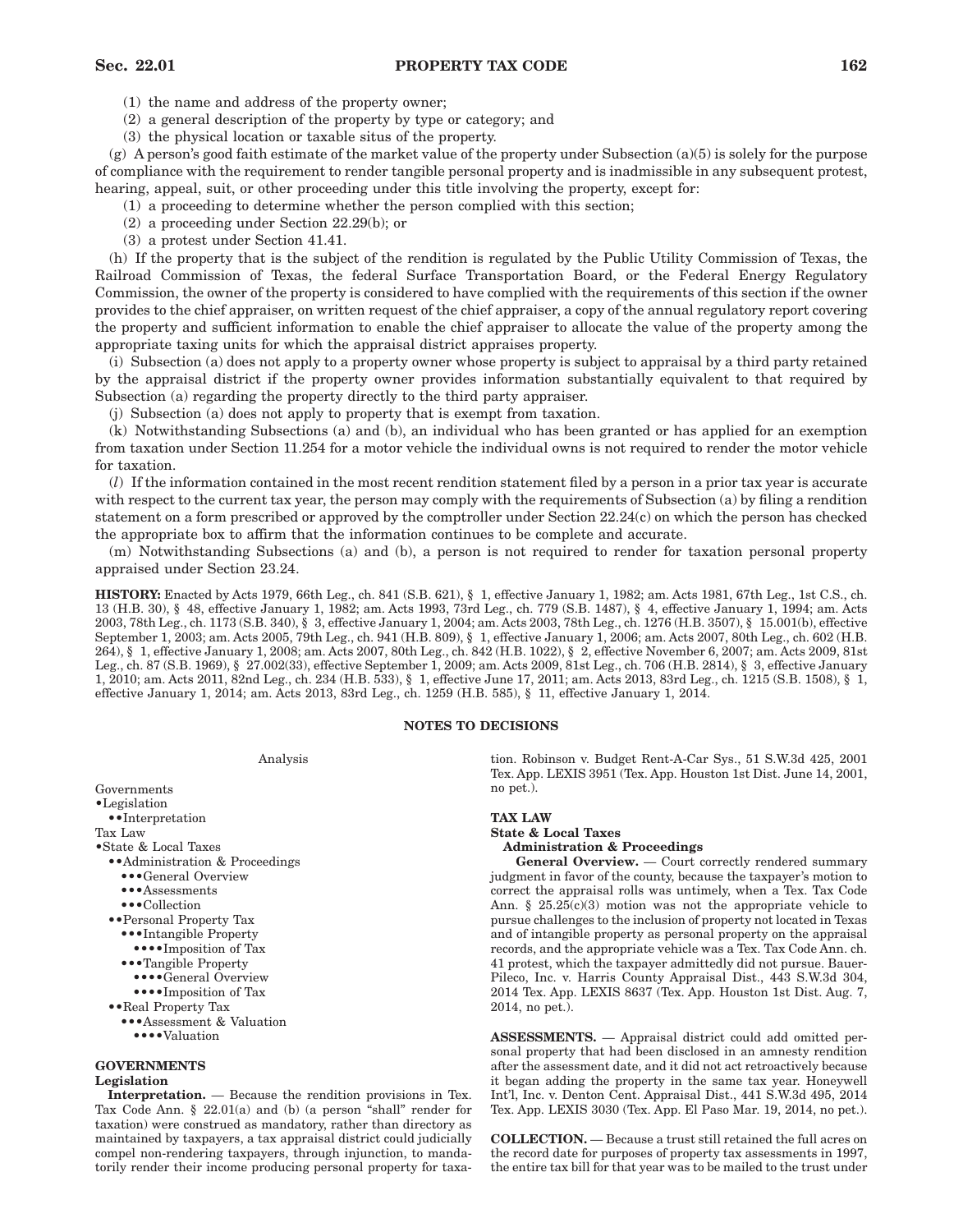Tex. Tax Code Ann. §§ 22.01, 25.02, 32.07. Old Farms Owners Ass'n v. Houston Indep. Sch. Dist., 277 S.W.3d 420, 2009 Tex. LEXIS 27 (Tex. 2009).

### **PERSONAL PROPERTY TAX Intangible Property**

**Imposition of Tax.** — Court correctly rendered summary judgment in favor of the county, because the taxpayer's motion to correct the appraisal rolls was untimely, when a Tex. Tax Code Ann.  $\S$  25.25(c)(3) motion was not the appropriate vehicle to pursue challenges to the inclusion of property not located in Texas and of intangible property as personal property on the appraisal records, and the appropriate vehicle was a Tex. Tax Code Ann. ch. 41 protest, which the taxpayer admittedly did not pursue. Bauer-Pileco, Inc. v. Harris County Appraisal Dist., 443 S.W.3d 304, 2014 Tex. App. LEXIS 8637 (Tex. App. Houston 1st Dist. Aug. 7, 2014, no pet.).

# **TANGIBLE PROPERTY**

**General Overview.** — Nothing in the Tax Code indicates that failure to render property under Tex. Tax Code Ann. § 22.01 constitutes a forfeiture of the right to due process; there is no authority cited for the argument that a property owner's failure to render property constitutes a waiver of the property owner's constitutional right to due process, and in the absence of any supporting authority, the court declines to hold that the notice and hearing requirements of the Tax Code are contingent on the filing of a rendition statement. Thus, taxing entities' argument that a taxpayer waived its right to due process by failing to render certain radio towers was without merit. Indus. Communs., Inc. v. Ward County Appraisal Dist., 296 S.W.3d 707, 2009 Tex. App. LEXIS 4047 (Tex. App. El Paso June 3, 2009), reh'g denied, No. 08-07-00083-CV, 2009 Tex. App. LEXIS 9177 (Tex. App. El Paso July 15, 2009).

In case law, taxpayers had notice of an exemption removal under Tex. Tax Code Ann. § 11.43(i) and the penalty for failure to file a timely application for the exemption was the removal of the exemption to which they were not entitled; this differed from the instant case, where the only requirement the taxpayer failed to perform, filing a rendition under Tex. Tax Code Ann. § 22.01, did not result in the imposition of taxes without due process or the removal of any exemption to which the taxpayer was entitled. Indus. Communs., Inc. v. Ward County Appraisal Dist., 296 S.W.3d 707, 2009 Tex. App. LEXIS 4047 (Tex. App. El Paso June 3, 2009), reh'g denied, No. 08-07-00083-CV, 2009 Tex. App. LEXIS 9177 (Tex. App. El Paso July 15, 2009).

There is no authority cited in support of an argument that a property owner forfeits its right to due process by not recording its ownership of the subject property, and if the evidence established that a taxpayer affirmatively attempted to hide its ownership of the property and avoid paying taxes, an argument could be

# **ATTORNEY GENERAL OPINIONS**

#### Analysis

Personal Property Tax. Subpoena Power.

#### **Personal Property Tax.**

Section  $22.01(k)$  of the Tax Code, exempts cars and light trucks that are used in the course of the owner's occupation or profession as well as for personal purposes from rendition for taxation, but

#### made that the taxpayer intentionally relinquished its constitutional right to due process; in this case, there was no evidence that a taxpayer attempted to hide its ownership of the radio towers, and instead the evidence established that the taxpayer made a diligent effort to record its interest in the property but was unsuccessful due to a software problem, such that the court refused to hold that the taxpayer forfeited or waived its right to due process. Indus. Communs., Inc. v. Ward County Appraisal Dist., 296 S.W.3d 707, 2009 Tex. App. LEXIS 4047 (Tex. App. El Paso June 3, 2009), reh'g denied, No. 08-07-00083-CV, 2009 Tex. App. LEXIS 9177 (Tex. App. El Paso July 15, 2009).

Finding in favor of the Harris County Appraisal District was proper where the Tax Code did not permit a change in the appraisal roll for interstate allocation for an aircraft belonging to the corporation, and where the corporation had to show entitlement to interstate allocation. Harris County Appraisal Dist. v. Tex. Gas Transmission Corp., 105 S.W.3d 88, 2003 Tex. App. LEXIS 2646 (Tex. App. Houston 1st Dist. Mar. 27, 2003, no pet.).

**IMPOSITION OF TAX.** — Taxpayer waived its right to allocation by failing to file any allocation information contemporaneously with a rendition statement. The taxpayer's August 22, 2006 letter did not constitute a rendition statement because it was untimely filed and no allocation information was filed with the letter. Starflight 50, L.L.C. v. Harris County Appraisal Dist., 287 S.W.3d 741, 2009 Tex. App. LEXIS 2097 (Tex. App. Houston 1st Dist. Mar. 26, 2009, no pet.).

Nothing in the Texas Tax Code requires nonincome-producing tangible personal property to be rendered for taxation before the property is taxable; therefore, a taxpayer's assertion that his manufactured home was not subject to ad valorem taxes because it was not rendered for taxation and it was not income-producing was rejected; Tex. Tax Code Ann. § 11.01, Tex. Tax Code Ann. § 11.14 and Tex. Const. art. VIII, § 11 were contrary to that proposition. Firman v. Everman Indep. Sch. Dist., No. 2-06-392- CV, 2007 Tex. App. LEXIS 7101 (Tex. App. Fort Worth Aug. 31, 2007), reh'g denied, No. 2-06-392-CV, 2007 Tex. App. LEXIS 7870 (Tex. App. Fort Worth Sept. 27, 2007).

# **REAL PROPERTY TAX**

#### **Assessment & Valuation**

**Valuation.** — In appellee's action for nuisance and trespass, the trial court did not err under Tex. Tax Code Ann. § 22.01(a)(5) in excluding evidence of the appraised value of appellee's property; appellee moved at trial that appellant's exhibit was a printout from a web site with numerous handwritten writings that had not been property authenticated. Pasquinelli Portrait Homes-Durango Ridge LP v. Securlock at Bedford, Ltd., No. 02-11-00392-CV, 2013 Tex. App. LEXIS 3990 (Tex. App. Fort Worth Mar. 28, 2013), app. dismissed, op. withdrawn, No. 02-11- 00392-CV, 2013 Tex. App. LEXIS 9898 (Tex. App. Fort Worth Aug. 8, 2013).

that legislation did not establish that such personal property is exempt from taxation. 2006 Tex. Op. Att'y Gen. GA-0484.

### **Subpoena Power.**

An appraisal district has no authority to issue subpoenas duces tecum; an appraisal review board has no authority to issue subpoenas duces tecum when no board proceeding has been instituted. 1988 Tex. Op. Att'y Gen. JM-981.

# **Sec. 22.02. Rendition of Property Losing Exemption During Tax Year or for Which Exemption Application Is Denied.**

(a) If an exemption applicable to a property on January 1 terminates during the tax year, the person who owns or acquires the property on the date applicability of the exemption terminates shall render the property for taxation within 30 days after the date of termination.

(b) If the chief appraiser denies an application for an exemption for property described by Section 22.01(a), the person who owns the property on the date the application is denied shall render the property for taxation in the manner provided by Section 22.01 within 30 days after the date of denial.